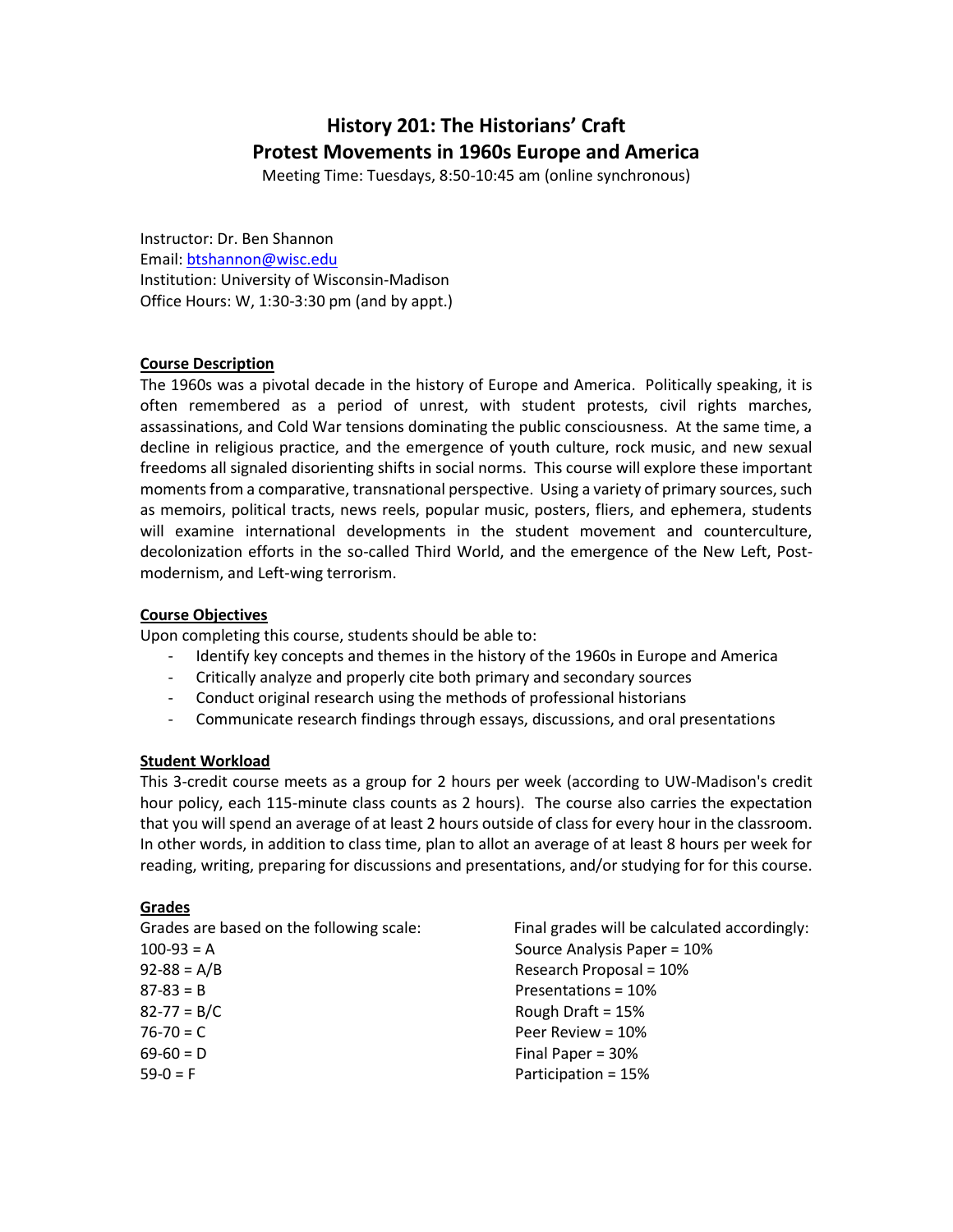# **Writing Assignments**

Students will complete four written assignments: a primary source analysis, a research proposal, a rough draft, and a final draft of an original research paper. Written assignments must be submitted on their due date and will be penalized one letter grade for each day late. Deadline extensions will be considered for disability accommodation and cases of personal misfortune.

# **Writing Standards and Assessment**

Each writing assignment will be assessed according to specific criteria. However, the following general grading standards will also apply:

A = your paper has a cogently argued position with a clear thesis statement; your argument follows a logical progression; your paper demonstrates a superior understanding of the source and its historical significance; your paper is clearly written and free of basic errors in grammar and punctuation; your paper meets the appropriate word limit

A/B = your paper has a cogently argued position with a clear thesis statement; your argument follows a logical progression but may wander slightly; your paper demonstrates a firm understanding of the source and its historical significance; your writing is generally clear, despite a few minor mistakes in grammar and punctuation; your paper meets the appropriate word limit

B = your paper has reasonably strong arguments, but lacks a clear thesis statement; your argument follows a logical progression but wanders off topic; your paper demonstrates a moderate understanding of the source and its historical significance; your writing is unclear at times, with occasional mistakes in grammar and punctuation; your paper does not meet the appropriate word limit

B/C = your paper lacks a strong argument or clear thesis statement; your argument wanders on occasion; your paper demonstrates some understanding of the source and its historical significance; your writing is often unclear, due to mistakes in grammar and punctuation; your paper does not meet the appropriate word limit

C = your paper lacks a strong argument or clear thesis statement; your argument wanders; your paper demonstrates only the most basic understanding of the source and its historical significance; your writing is often unclear, due to major mistakes in grammar and punctuation

D = your argument has major flaws; your paper demonstrates a lack of understanding of the source and its historical significance; your paper is incomprehensible at times

F = Your paper is incomplete, entirely incomprehensible, or plagiarized

# **Presentations**

Students will give two presentations over the course of the semester. These presentations will be based on original research, conducted by the student, and will occur during class. Grading standards will be distributed prior to the presentation assignments.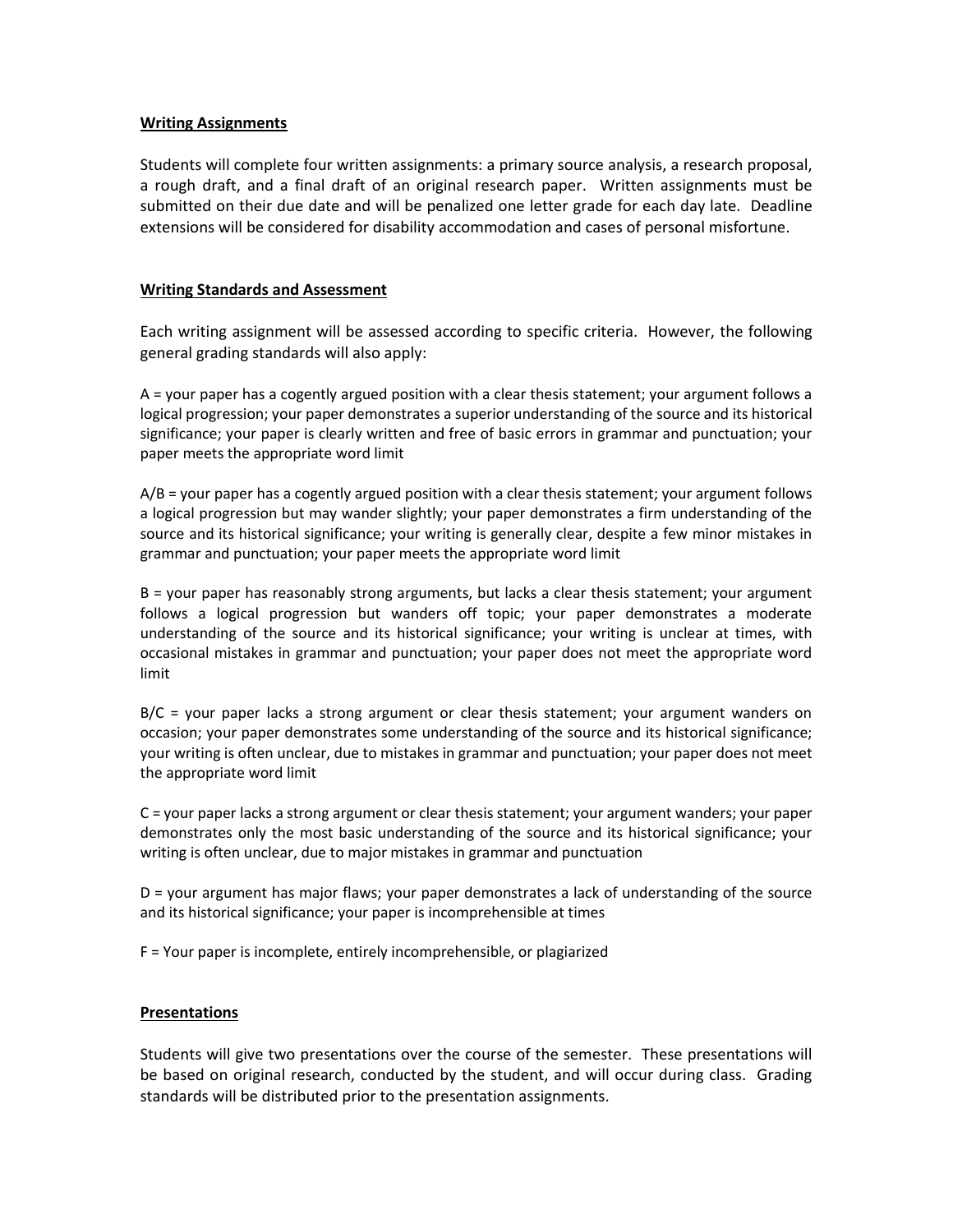# **Discussion**

Discussions will take place during the second half of class (i.e. after lecture) and will be based on the assigned readings for the week.

Participation grades will be calculated according to the following standards:

A = you frequently volunteer to speak; you demonstrate a superior understanding of the assigned readings; you are able to clearly articulate the connection between the readings and the larger themes of the course; you make insightful contributions to discussion

A/B = you occasionally volunteer to speak; you demonstrate a solid understanding of readings; you are able to articulate the connection between the readings and the larger themes of the course; you occasionally make insightful contributions to discussion

B = you seldom volunteer to speak; you demonstrate some understanding of readings; you make basic connections between the readings and the larger themes of the course; you rarely make insightful contributions

B/C or C = you do not speak unless called upon; you demonstrate only the most superficial understanding of readings; you contribute very little to discussion

D or F = you do not speak; you demonstrate no understanding of the assigned readings; you make no contribution whatsoever to discussion

# **Required Readings**

Rampolla, Mary Lynn. *A Pocket Guide to Writing History*. 10<sup>th</sup> ed. Bedford/St. Martin's: Boston/New York, 2020. (available on Amazon.com)

# **Optional Readings**

Klimke, Martin and Joachim Scarloth. *1968 in Europe: A History of Protest and Activism, 1956- 1977*. Palgrave Macmillan: New York, 2008. (available on Amazon.com)

# **Expectations**

# **Attendance**:

Students are expected to arrive to class on time. Persistent tardiness (five times or more) will result in a reduction of one's discussion grade, up to 10%. Likewise, persistent unexcused absences (three or more) will also result in a reduction of the discussion grade, up to 50%. Students should make every effort to inform me of an expected absence prior to class. If you are absent, it is your responsibility to contact me in order to obtain any missed assignments and contact a classmate to obtain lecture notes.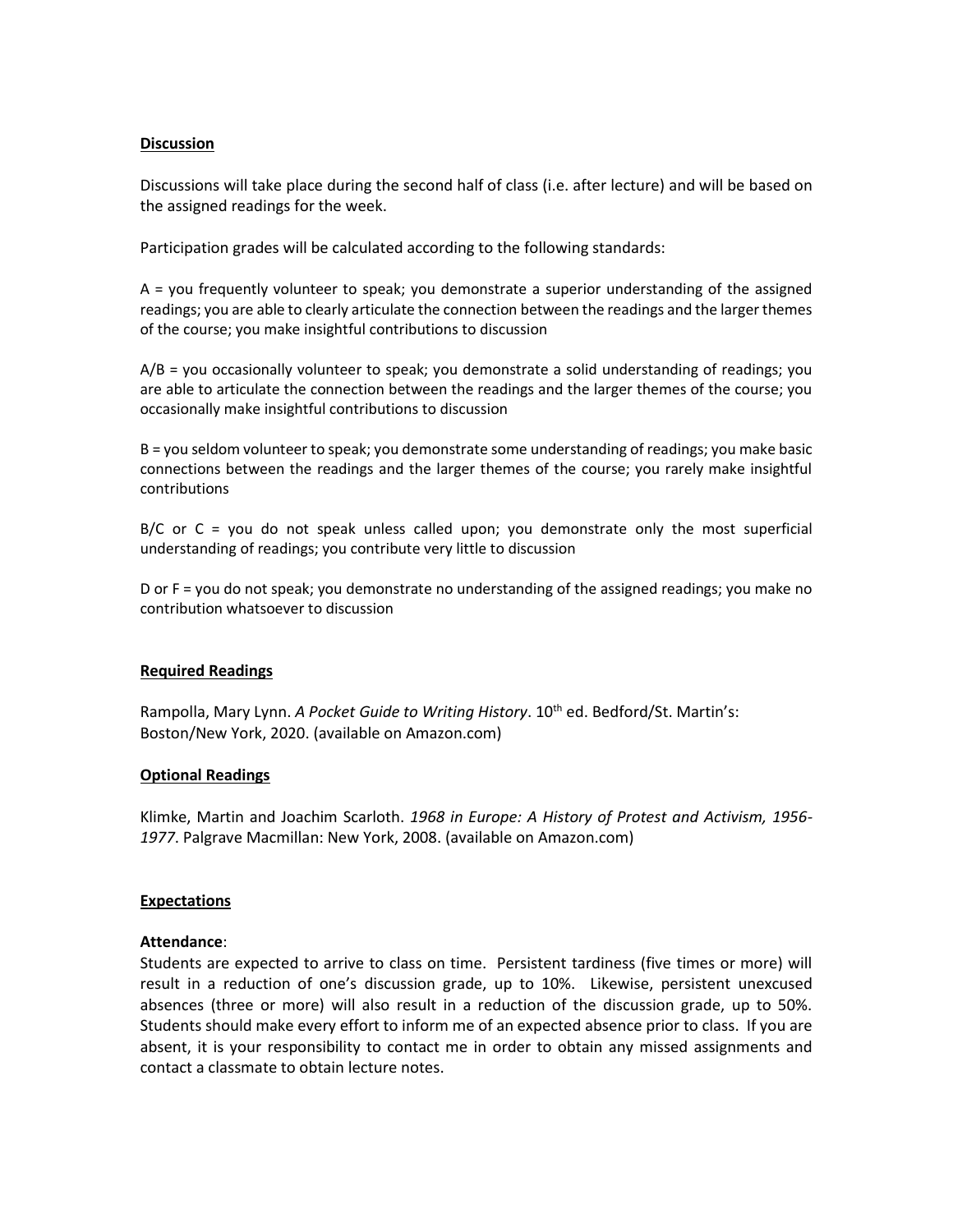# **Classroom Etiquette**:

Laptops, tablets, cellphones, and all electronic equipment that is not related to disability accommodation must be shut off, silenced, or put away during class. Additionally, please refrain from bringing food to class. Drinks are fine!

# **Contacting Me**:

I encourage all students to visit me during office hours. If you are unable to meet during the times that I have set aside each week, please contact me about setting up an alternative meeting time (this can include video conference). I check my email at least once a day, however, the exact time varies according to my schedule. As a rule of thumb, you can expect a response from me within 24 hours. That said, I will not respond to email questions that can be answered by consulting the course syllabus.

# **Resources**

It is my hope that this class will help you become a better writer. For additional guidance in this regard, including individual consultation, please visit the UW Writing Center [\(www.wisc.edu/writing\)](http://www.wisc.edu/writing) or the History Lab [\(https://history.wisc.edu/undergraduate](https://history.wisc.edu/undergraduate-program/the-history-lab/)[program/the-history-lab/\)](https://history.wisc.edu/undergraduate-program/the-history-lab/)

Most academic historians cite sources according to *The Chicago Manual of Style*. For a simple guide to Chicago-style citation, visi[t www.wisc.edu/writing/Handbook/DocChicago.html](http://www.wisc.edu/writing/Handbook/DocChicago.html)

Plagiarism is the unacknowledged use of another person's words or ideas. For a description of the University of Wisconsin's policy on plagiarism and academic misconduct, see: <http://students.wisc.edu/doso/docs/UWS14.pdf>

A statement from the McBurney Disability Resource Center [\(www.mcburney.wisc.edu\)](http://www.mcburney.wisc.edu/):

The University of Wisconsin-Madison supports the right of all enrolled students to a full and equal educational opportunity. The Americans with Disabilities Act (ADA), Wisconsin State Statute (36.12), and UW-Madison policy (Faculty Document 1071) require that students with disabilities be reasonably accommodated in instruction and campus life. Reasonable accommodations for students with disabilities is a shared faculty and student responsibility. Students are expected to inform faculty [me] of their need for instructional accommodations by the end of the third week of the semester, or as soon as possible after a disability has been incurred or recognized. Faculty [I], will work either directly with the student [you] or in coordination with the McBurney Center to identify and provide reasonable instructional accommodations. Disability information, including instructional accommodations as part of a student's educational record, is confidential and protected under FERPA.

# **Statements from the University of Wisconsin regarding COVID-19**

# **Students' Rules [Rights, & Responsibilities](https://guide.wisc.edu/undergraduate/#rulesrightsandresponsibilitiestext)**

During the global COVID pandemic, we must prioritize our collective health and safety to keep ourselves, our campus, and our community safe. As a university community, we must work together to prevent the spread of the virus and to promote the collective health and welfare of our campus and surrounding community.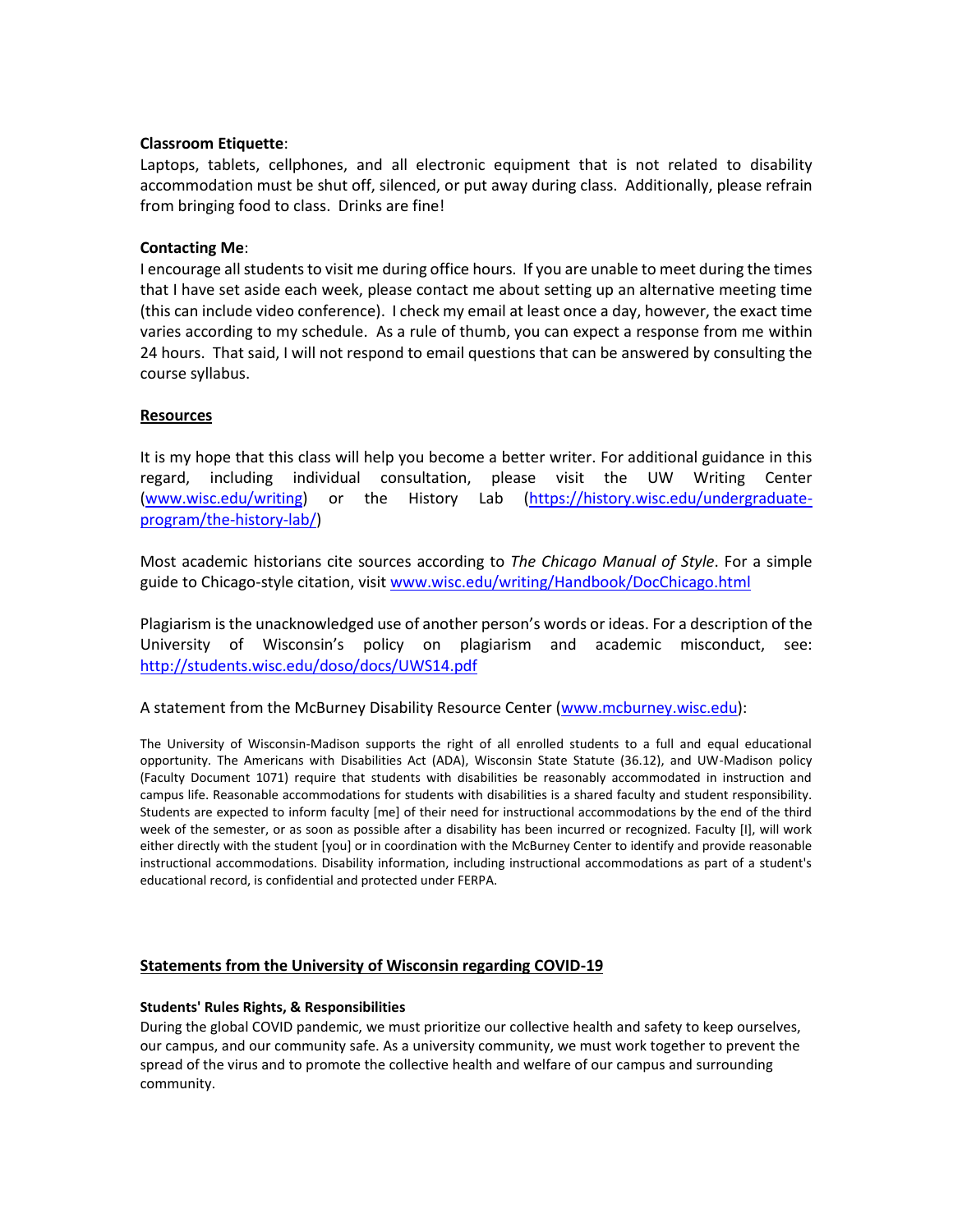#### **UW-Madison [Badger Pledge](https://smartrestart.wisc.edu/badgerpledge/)**

#### **UW-Madison [Face Covering Guidelines](https://d1cjb8q1w2lzm7.cloudfront.net/wp-content/uploads/sites/22/2020/06/Cloth-face-cover-guidance-06-22-20-final.pdf)**

While on campus all employees and students are required to wear appropriate and properly fitting face [coverings](https://www.cdc.gov/coronavirus/2019-ncov/prevent-getting-sick/how-to-wear-cloth-face-coverings.html) while present in any campus building unless working alone in a laboratory or office space.

#### **Face Coverings During In-person Instruction Statement (COVID-19)**

Individuals are expected to wear a face covering while inside any university building. Face coverings must b[e worn correctly](https://www.cdc.gov/coronavirus/2019-ncov/prevent-getting-sick/how-to-wear-cloth-face-coverings.html) (i.e., covering both your mouth and nose) in the building if you are attending class in person. If any student is unable to wear a face-covering, an accommodation may be provided due to disability, medical condition, or other legitimate reason.

Students with disabilities or medical conditions who are unable to wear a face covering should contact the [McBurney Disability Resource Center](https://mcburney.wisc.edu/) or their Access Consultant if they are already affiliated. Students requesting an accommodation unrelated to disability or medical condition, should contact the Dean of Students Office.

Students who choose not to wear a face covering may not attend in-person classes, unless they are approved for an accommodation or exemption. All other students not wearing a face covering will be asked to put one on or leave the classroom. Students who refuse to wear face coverings appropriately or adhere to other stated requirements will be reported to th[e Office of Student Conduct and Community](https://conduct.students.wisc.edu/)  [Standards](https://conduct.students.wisc.edu/) and will not be allowed to return to the classroom until they agree to comply with the face covering policy. An instructor may cancel or suspend a course in-person meeting if a person is in the classroom without an approved face covering in position over their nose and mouth and refuses to immediately comply.

#### **Quarantine or Isolation Due to COVID-19**

Students should continually monitor themselves for COVID-19 [symptoms](https://healthscreen.wisc.edu/) an[d get tested for the virus](https://www.uhs.wisc.edu/medical/testing/) if they have symptoms or have been in close contact with someone with COVID-19. Students should reach out to instructors as soon as possible if they become ill or need to isolate or quarantine, in order to make alternate plans for how to proceed with the course. Students are strongly encouraged to communicate with their instructor concerning their illness and the anticipated extent of their absence from the course (either in-person or remote). The instructor will work with the student to provide alternative ways to complete the course work.

#### **Regular and Substantive Interaction**

This course fulfills the University of Wisconsin's requirement of regular and substantive interaction between instructors and students by providing weekly opportunities for student engagement with the professor in lecture and office hours, and through weekly email correspondence from the professor, highlighting upcoming topics and assignments.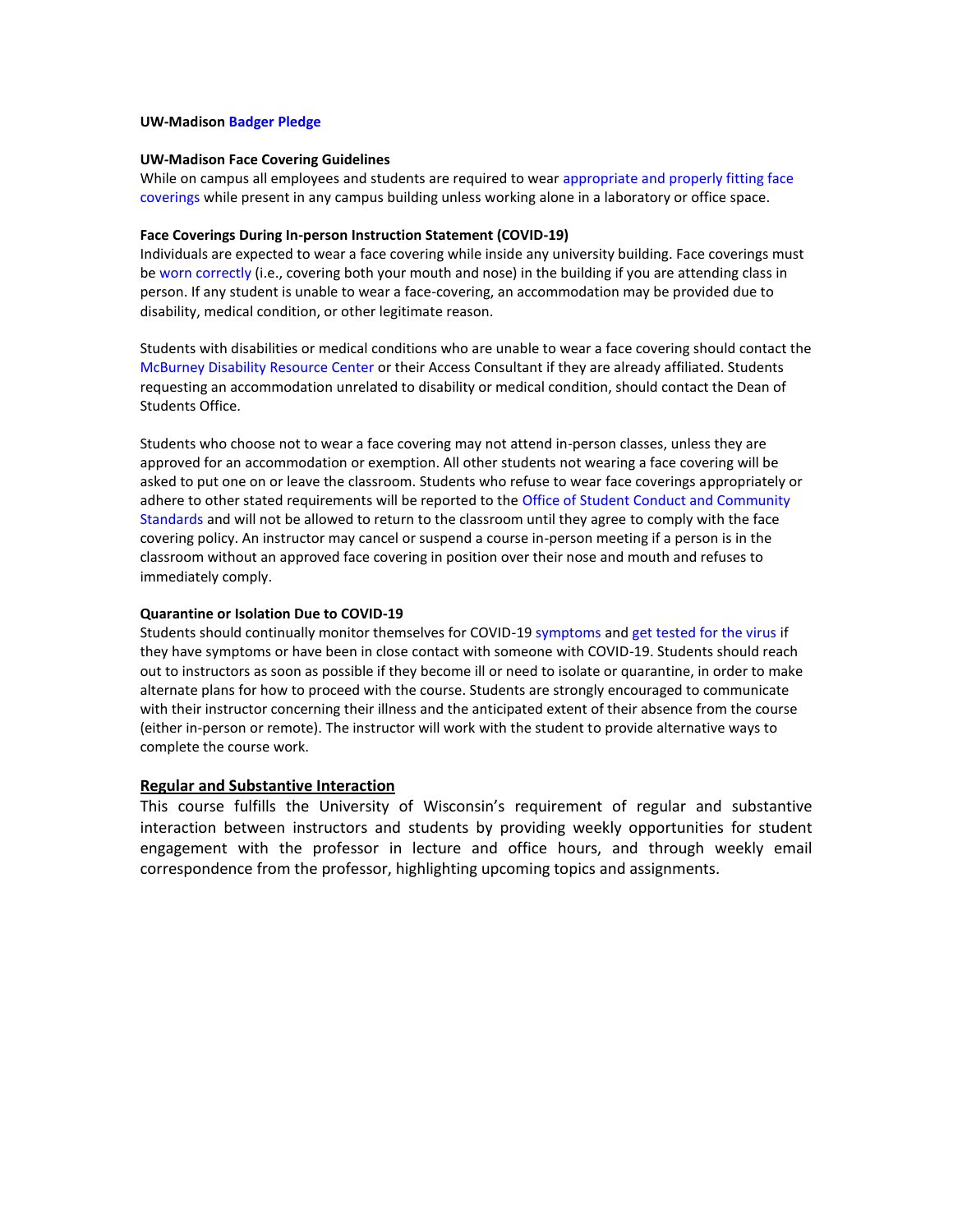# **Course Schedule**

#### Week 1 (01/26):

Lecture: Introduction to History 201 Discussion: History as a Way of Thinking Readings: Marius, 1-9

# Week 2 (02/02):

Lecture: Post-War Era in America and Europe Discussion: Asking Historical Questions Readings: Rampola, 1-7

### Week 3 (02/09):

Lecture: Protest Movements of the 1950s Discussion: Evaluating Sources Readings: Rampola, 8-25

# Week 4 (02/16):

Lecture: American Civil Rights Movement Discussion: Conducting Research Readings: UW Libraries Handout **DUE: Source Analysis Paper**

### Week 5 (02/23):

Lecture: The Anti-Vietnam War Movement Discussion: Choosing a Topic and Navigating Historiography Readings: History Lab Handout

#### Week 6 (03/02):

Lecture: The New Left Discussion: Writing an Effective Thesis and Introduction Readings: Rampola, 56-8; History Lab Handout **DUE: Research Proposal**

# Week 7 (03/09):

Lecture: International Student Movement Discussion: Outlining and Topic Sentences Readings: Rampola, 102; History Lab Handout **DUE Student Presentation (1)**